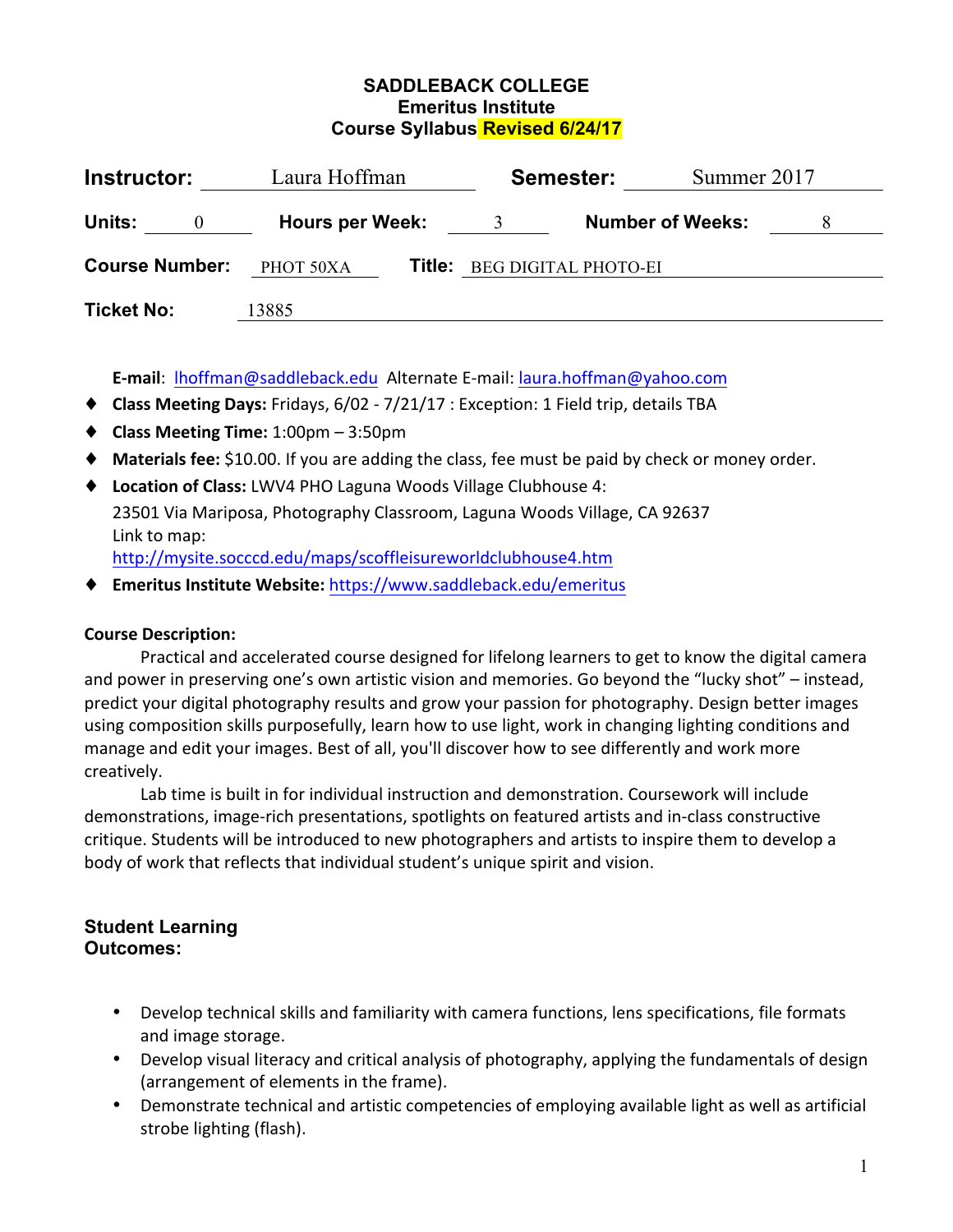- Apply the use of depth of field and shutter speed choices as compositional elements that support image content.
- Competency in conceptual problem solving and narrative use of photography as a form of artistic expression.
- Output and publish final media to appropriate formats, including print, digital file formats and web pages.
- Produce high quality images and gain understanding of meta data, to predict results
- Organize and label photographic imagery

| <b>Week</b>                        | <b>Lesson Topics, Activities, Assignments</b>                                              |
|------------------------------------|--------------------------------------------------------------------------------------------|
|                                    | Review course syllabus. Introduction to the class. Composition and Design.                 |
| 16/02/17                           | Read Chapter 6 in textbook on Composition                                                  |
|                                    | Designing better images and problem solving, location photography best practices,          |
|                                    | photography etiquette. Photographing monuments and lighting.                               |
| 26/09/17                           | Read Chapter 4 in textbook on Exposure.                                                    |
|                                    | NO CLASS - in lieu of upcoming planned docent-lead field trip in July, 2017.               |
| 36/16/17                           | Details to come!                                                                           |
|                                    | Review of Exposure Controls, Appropriate Lighting & Portraiture with catchlights.          |
| 6/23/17<br>$\overline{\mathbf{A}}$ | Introduce Outdoor Portrait Assignment: Open shade with catch lights, due 6/29/17           |
|                                    | Review of Portrait photography project #1, constructive in-class critique.                 |
|                                    | **Bring cameras and manuals to class. Camera Workshop. Introduce Creative Project #2.      |
| $5\frac{6}{30}/17$                 | All signed field trip waivers are due.                                                     |
|                                    | Review of Creative Project #2, constructive in-class critique. Spotlight on Masters of     |
| $6 \frac{7}{7}/17$                 | Photography. Introduce Field Trip Project.                                                 |
|                                    | Review of results from Field trip and balance of portrait and creative assignments,        |
|                                    | constructive in-class critique.                                                            |
|                                    | Solving exposure challenges, discussion on color balance: get the right color control from |
| 7/14/17<br>7                       | capture to print.                                                                          |
|                                    | Review final project. Bring in favorite photography gear. Do it Yourself (DIY) solutions   |
| $8 \frac{7}{21}$                   | discussion, wrap up class. How we have improved as photographers discussion.               |

Please note: We will NOT be in class on week #3, 6/16/17 in lieu of an *upcoming field trip* in early July. More details regarding the field trip will follow. Students must sign waivers prior to the field trip in order to participate in the class field trip.

> **Textbook:** "The BetterPhoto Guide to Digital Photography" by Jim Miotke ISBN 0-8174-3552-2 **Optional textbook:** "Learning to See Creatively: Design, Color & Composition in Photography (Updated Edition)" ISBN 0-8174-4181-6 by Bryan Peterson Previous editions are OK

**Recommended Supplies:** Camera, memory cards, camera manual (digital or print form), tripod, image editor - recommend Adobe Photoshop Creative Cloud or Photoshop Elements

**Evaluation:** Class Attendance, participation, and assignments. Instructor / student evaluation of progress and assignments.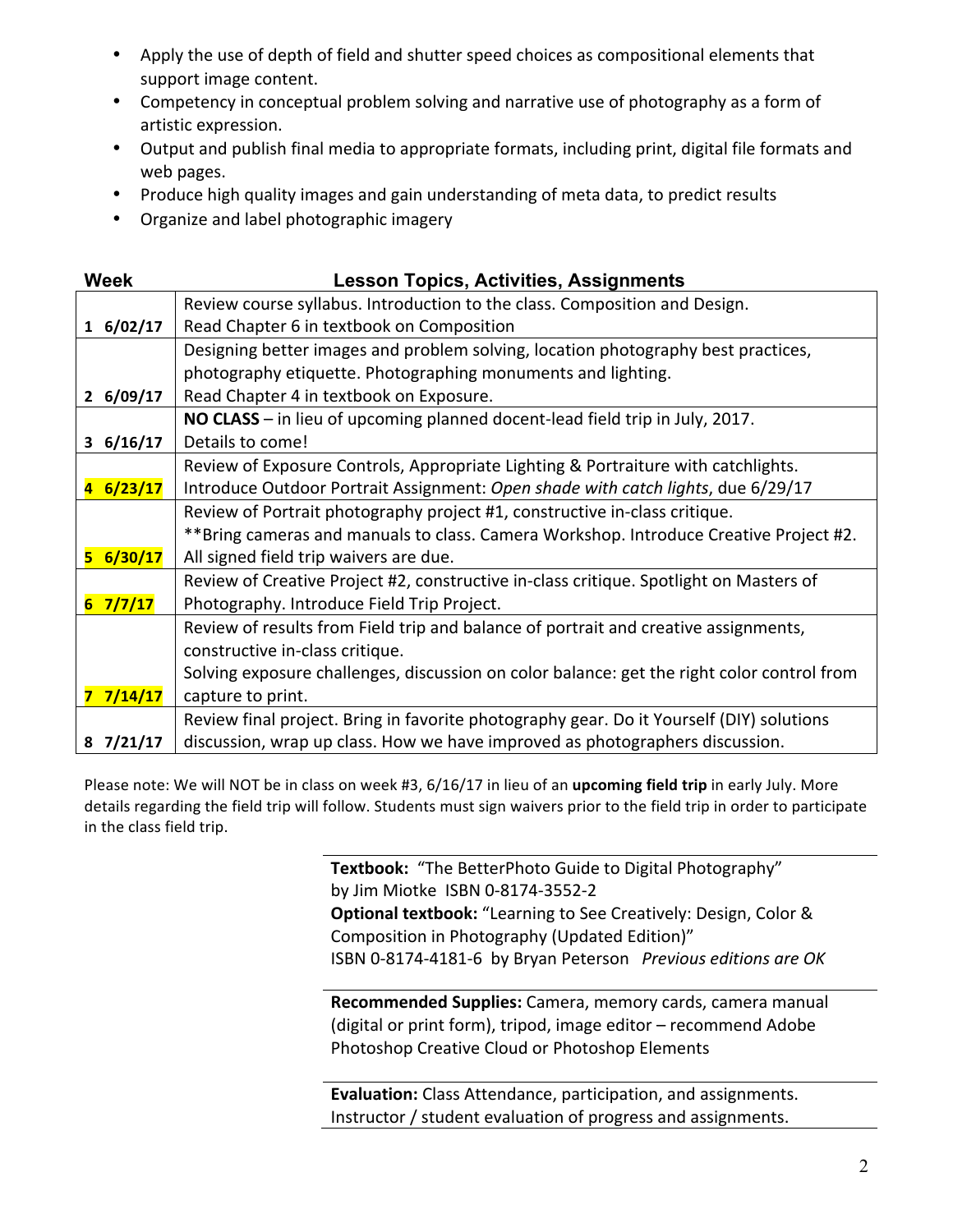# **Student Resources:**

# http://www.steves-digicams.com/camera-reviews/

Or Google: Steves Digicams reviews

Find your camera from any of the drop down menus on the left side. For example you have a Canon, click on "Canon," then select your camera from the link. Click through and find a thorough review and detailed tour through your own camera.

#### https://www.dpreview.com/

This is an excellent resource for finding out reviews and news about camera equipment you are interested in.

**Request to join** the Facebook resource page for lifelong learners / photography enthusiasts:

https://www.facebook.com/groups/38612742174/ Join in the conversation and check out posted resources selected for our class.

#### **Other important Links you need:**

Access current files and forms for this class here: Lecture notes will only be available for one week after course ends 7/21/17. http://www.takeaclasswithlaura.com/

\*\*\*\*Suggestion: Download all lectures and other provided resources on this website to a flash drive, dedicated to this class.

Upload Photos to this link. \*\*You must FIRST label your image(s) according to naming convention, below on syllabus: https://XinaCat.smugmug.com/upload/qP2qXR/EmeritusGuest10

# **Naming convention:**

Labeling image: First Name\_Last Name\_Assignment. For example: LauraHoffman\_Portrait DOF

#### **View Class Images Here:**

http://xinacat.smugmug.com/Emeritus-Photo-Guest-10

Syl From es 8/02

#### **REMINDERS**

- $\checkmark$  Bring backup on flash drive in case our network is down.
- $\checkmark$  Always bring your charged camera to class & your manual.
- $\checkmark$  Complete assignments: Upload only 1-2 image for each assignment in Smugmug by due dates. Caption with title; naming convention below. Always enable *metadata* (which tells us your aperture, shutter speed and ISO choices, as well as a wealth of other information).

Note: Syllabus is subject to change, based on class needs. Next page: Field trip details